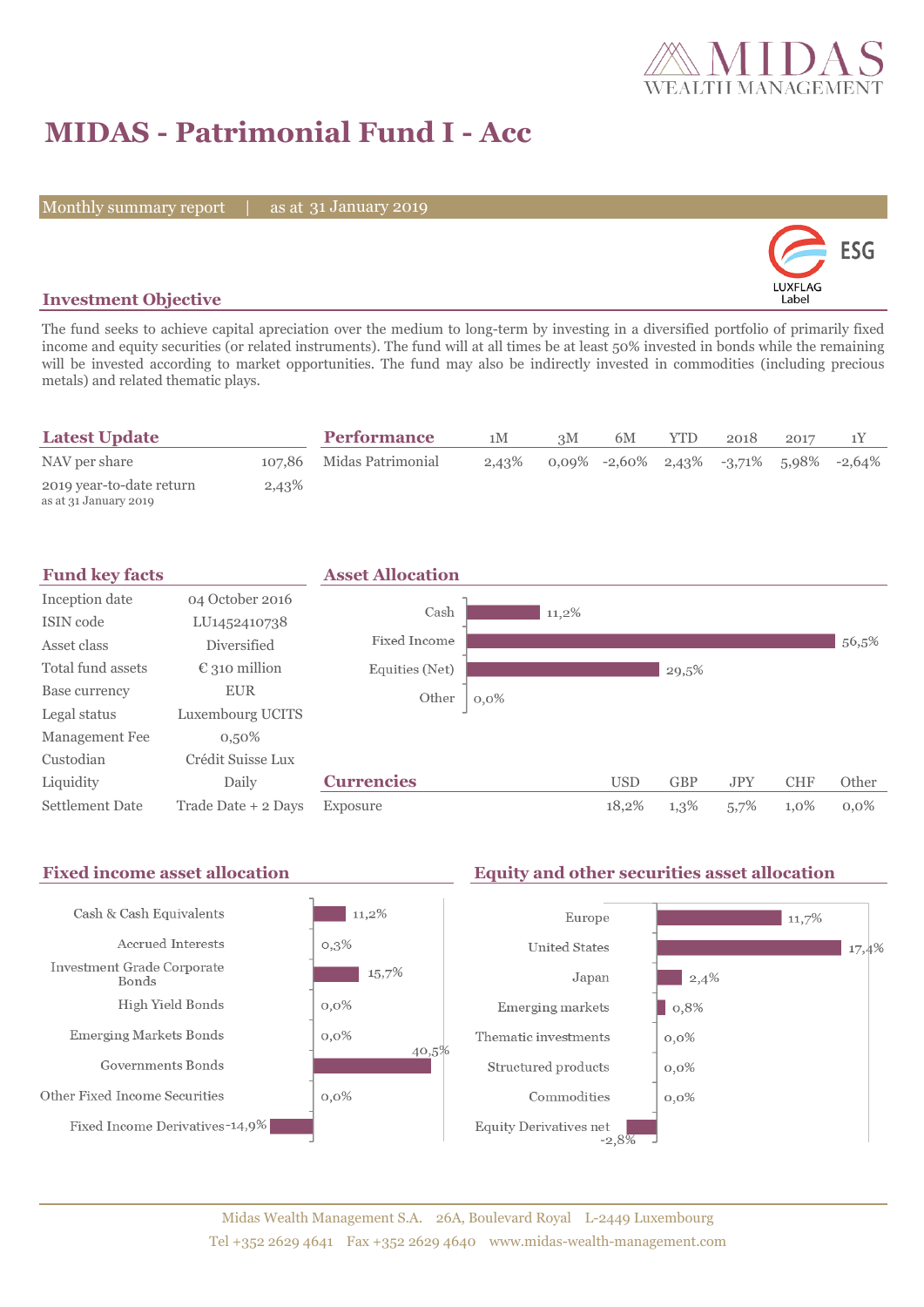

## **MIDAS - Patrimonial Fund I - Acc**

Monthly summary report | as at 31 January 2019

| Top 10 fixed income holdings            | <b>YTM</b> | Rating     | Weight  | <b>Fixed income rating breakdown</b> |
|-----------------------------------------|------------|------------|---------|--------------------------------------|
| DEUTSCHLAND REP : DBR 0 1/2 08/15/27    | $0.0\%$    | AAA        | 5,4%    |                                      |
| NETHERLANDS GOVT : NETHER 0 3/4 07      | 0,3%       | AAA        | 3,4%    | AAA<br>33,0%                         |
| BOTS: BOTS $o$ $o5/31/19$               | $-0,1%$    | <b>BBB</b> | $3,2\%$ | AA<br>15,7%                          |
| EUROPEAN INVT BK : EIB o $3/8$ 07/16/25 | 0,2%       | <b>AAA</b> | 2,6%    | 9,3%<br>А                            |
| AGENCE FRANCAISE : AGFRNC 0 1/8 11/1.   | 0,1%       | AA         | 2,6%    | <b>BBB</b><br>33,7%                  |
| HELLENIC T-BILL : GTB 0 04/05/19        | 0,7%       | B          | 2,6%    | BB<br>$0,0\%$                        |
| BTPS: BTPS 2 02/01/28                   | 2,6%       | <b>BBB</b> | 2,3%    | B<br>4,6%                            |
| DEUTSCHLAND REP: DBR 11/4 08/15/48      | 0,8%       | AAA        | $2,0\%$ | CCC<br>$0,0\%$                       |
| ALLIANDER: ALLRNV 07/8 04/22/26         | 0,6%       | $AA-$      | $2,0\%$ | <b>NR</b><br>3,8%                    |
| SPANISH GOV'T: SPGB 1.6 04/30/25        | 0,6%       | $BBB+$     | 1,8%    |                                      |

| Top 10 equity holdings<br>Sector |                                        | <b>Equity sector breakdown</b>                                                                                                                                                          |                                                      |
|----------------------------------|----------------------------------------|-----------------------------------------------------------------------------------------------------------------------------------------------------------------------------------------|------------------------------------------------------|
|                                  |                                        | <b>Consumer Discretionary</b><br>11,4%                                                                                                                                                  |                                                      |
|                                  |                                        | Consumer Staples<br>10,9%                                                                                                                                                               |                                                      |
|                                  |                                        | Energy<br>$1,5,9\%$                                                                                                                                                                     |                                                      |
| <b>Health Care</b>               | 0,8%                                   | Financials<br>16,0%                                                                                                                                                                     |                                                      |
| <b>Health Care</b>               |                                        | Health Care<br>15,4%                                                                                                                                                                    |                                                      |
|                                  |                                        | $15.1\%$                                                                                                                                                                                |                                                      |
|                                  |                                        |                                                                                                                                                                                         |                                                      |
|                                  |                                        | Materials<br>3,6%                                                                                                                                                                       |                                                      |
|                                  | 0.7%                                   | <b>Communication Services</b><br>5,8%                                                                                                                                                   |                                                      |
|                                  |                                        | Utilities<br>1,4%                                                                                                                                                                       |                                                      |
| Industrials                      | 0,7%                                   | Real Estate<br>4,8%                                                                                                                                                                     |                                                      |
|                                  | Real Estate<br><b>Consumer Staples</b> | Weight<br>Information Technolog 0,8%<br>Information Technolog 0,8%<br>Consumer Discretionar 0,8%<br>0,7%<br>0,7%<br>0,7%<br><b>Information Technology</b><br>Communication Service 0,7% | <b>Information Technology</b><br>Industrials<br>9,8% |

### **Top 5 funds and other holdings**

Amundi Japan TOPIX ETF 2,4%